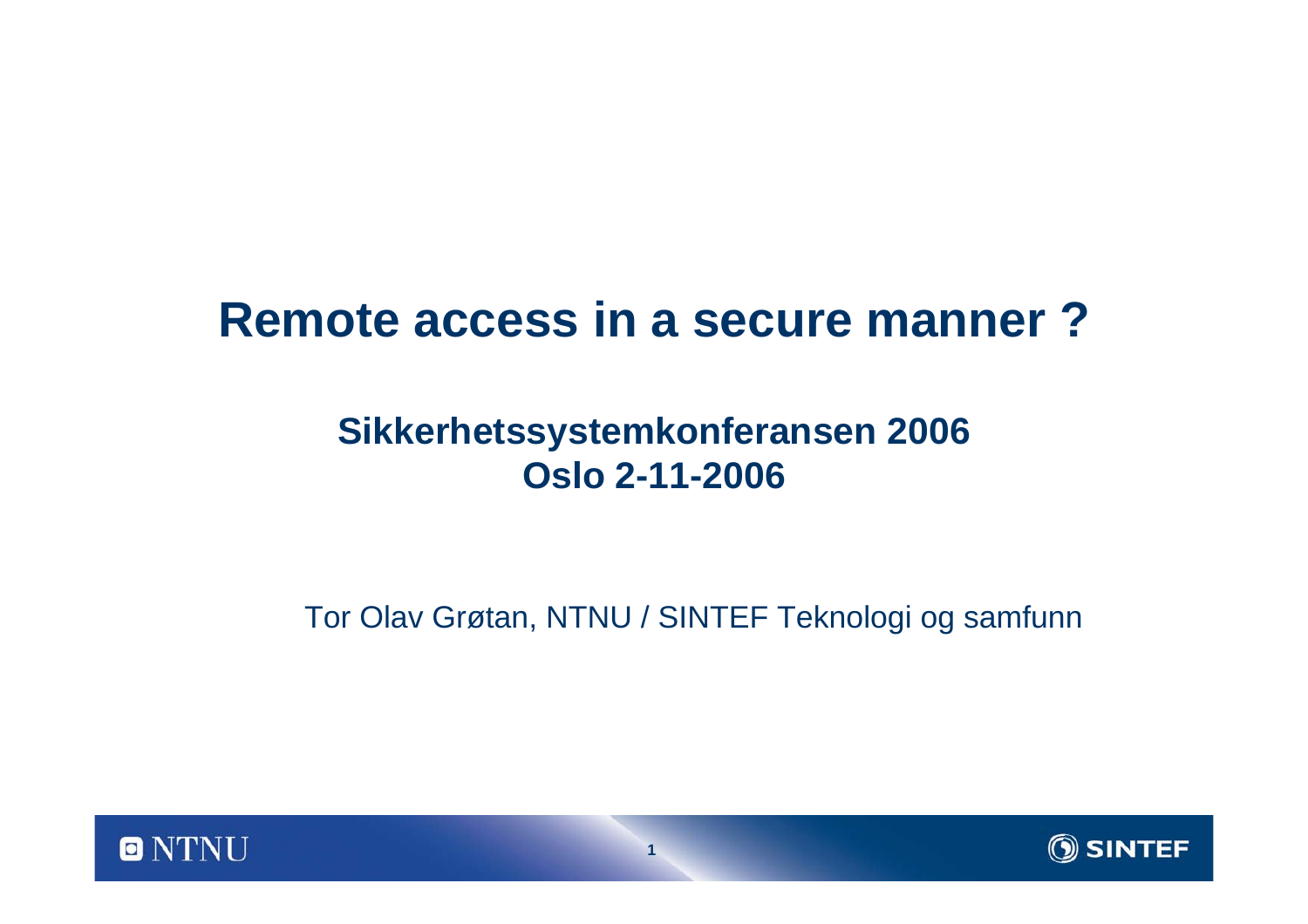# *PDS forum***: The SeSa project context**

- $\bullet$ Financed by Norwegian Research Council, owned by PDS Forum
- $\bullet$  PDS forum
	- Norwegian acronym for "Reliability of Computerised Control Systems"
	- Participants from oil companies, governmental bodies, vendors, consultants, engineering companies
- $\bullet$  PDS objective/mission
	- Professional arena for exchange of experience between Norwegian vendors and users of Computerised Control Systems
		- Specifically on safety and reliability issues
- • PDS method
	- IEC 61508/61511 based, with increased emphasis on systematic, common-cause failures
	- – Main application: computerized safety systems in oil and gas offshore and onshore industry.
		- Safety Instrumented Systems (SIS)
		- E.g. Emergency Shut-Down (ESD) systems



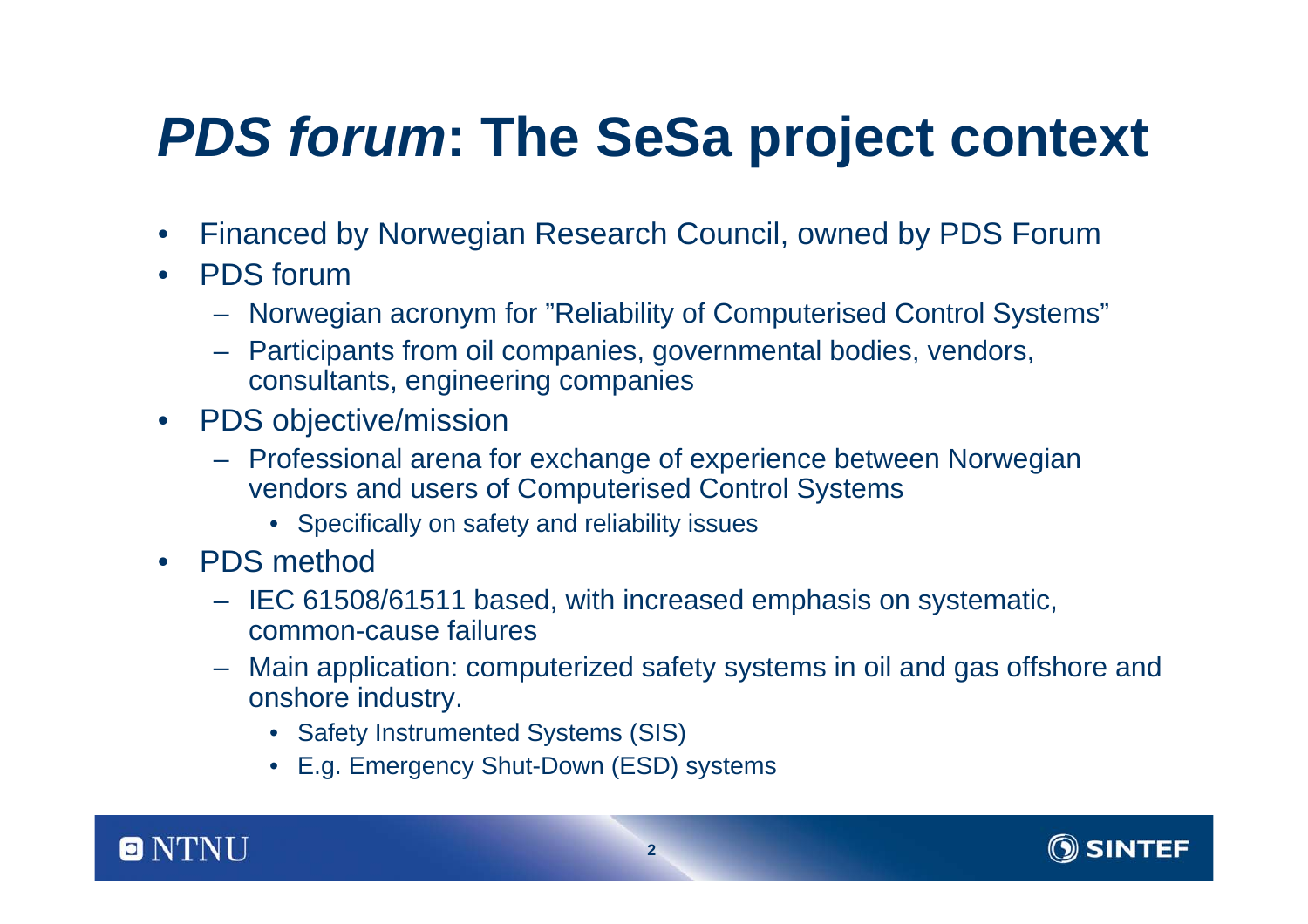# **The SecureSafety (SeSa) project**

- $\bullet$  Objective: Extension of PDS agenda, method and tools
	- Extend the PDS method to *cover failure modes that arise when a SIS onan oil platform is operated remotely* (via Internet connection)
- $\bullet$  Scope:
	- Develop a framework for specifying *security* measures that are adequate for the purpose of *defending* the Safety Integrity Level (SIL) of the SIS, and provide practical guidance on its use
- $\bullet$  Activities
	- Initial concept study on a case scenario (Floating Production Vessel)
	- Evaluation of theory, frameworks and standards
	- Identification of threats and (new) failure modes
	- – Development of a SecureSafety specification method for the purpose of defending SIL levels
	- Development of practical guidance on use of the method



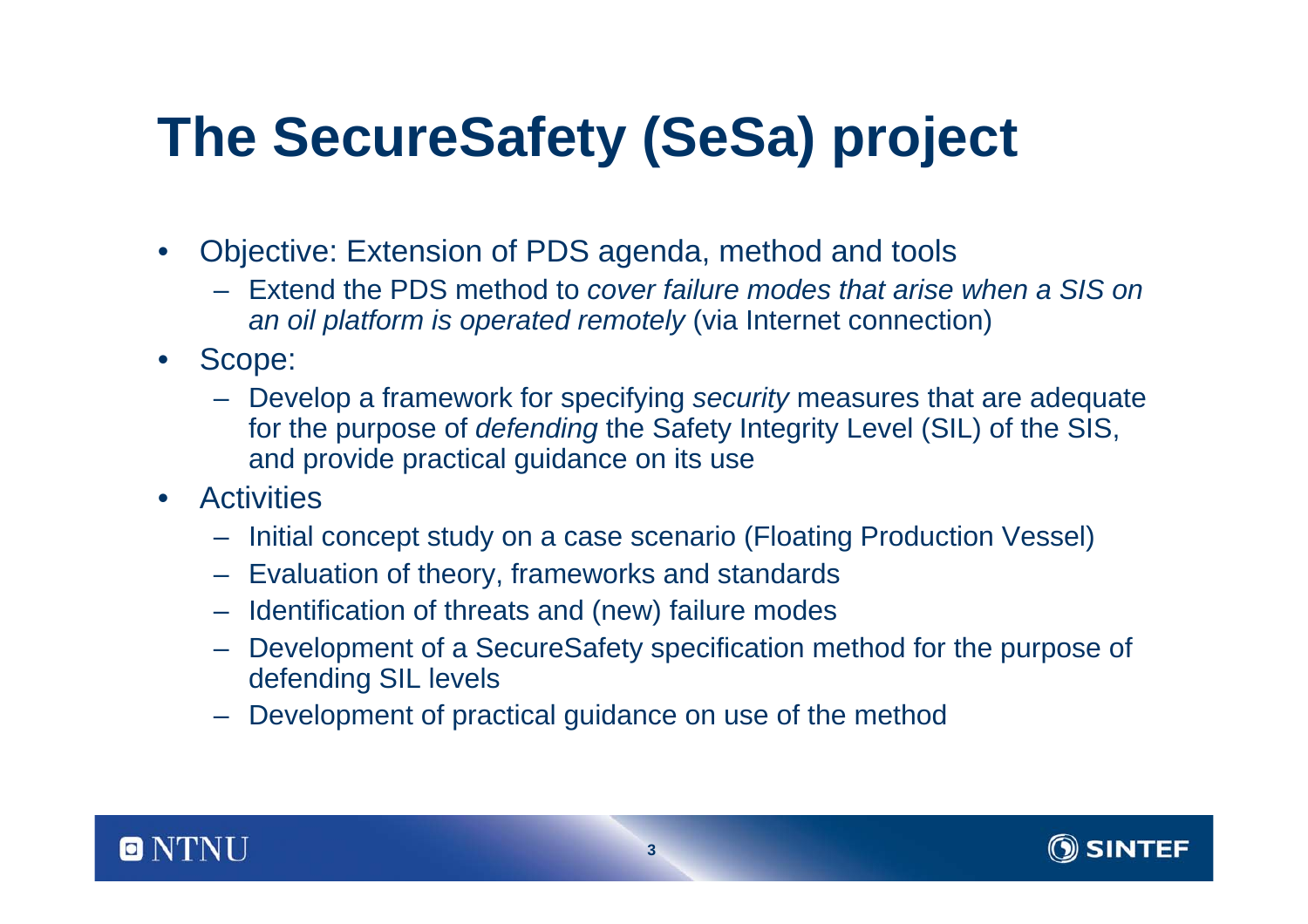# **Conceptualization of SecureSafety**





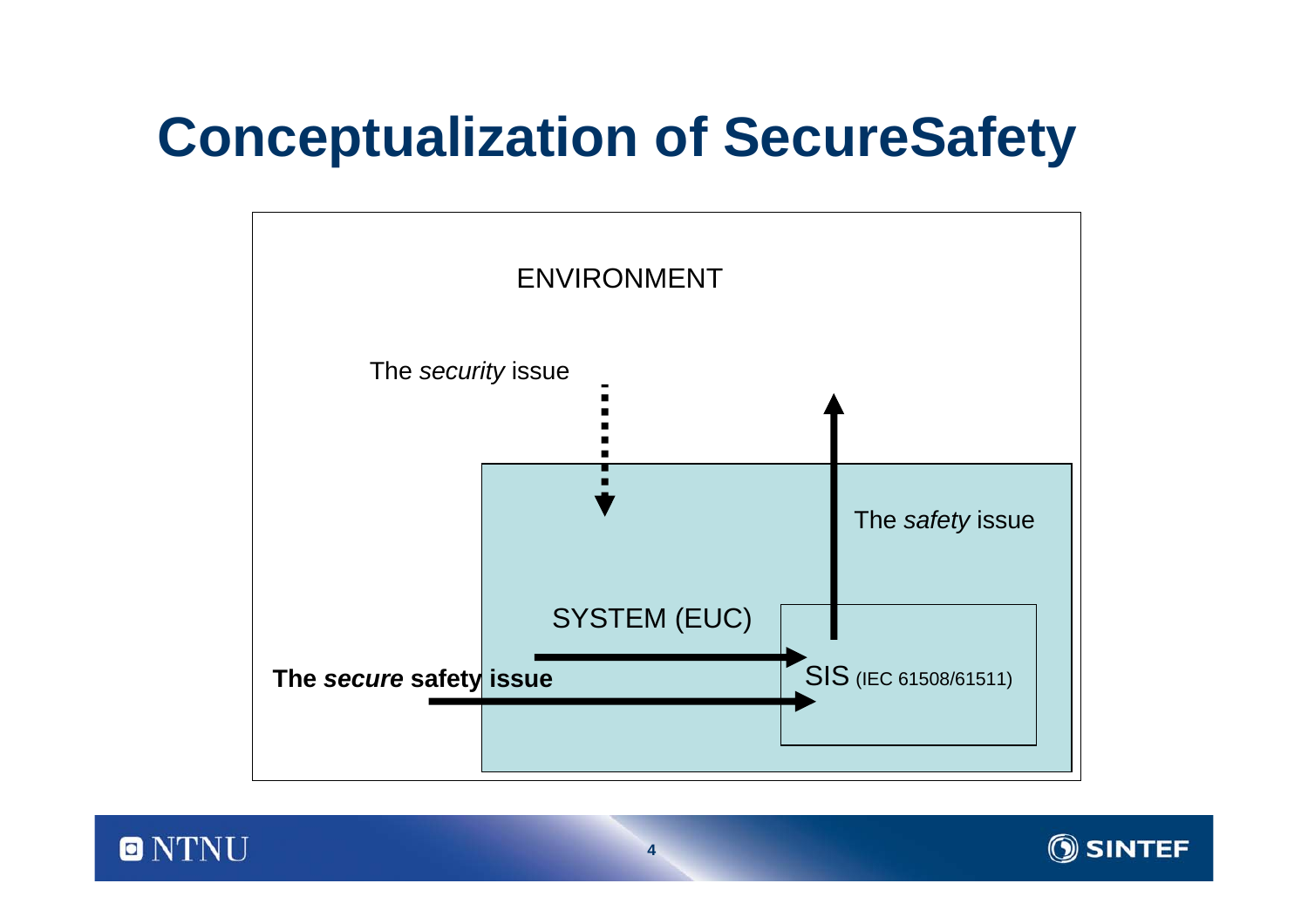#### **Structuring of SecureSafety : vs** *SCADA security***,** *Information security*



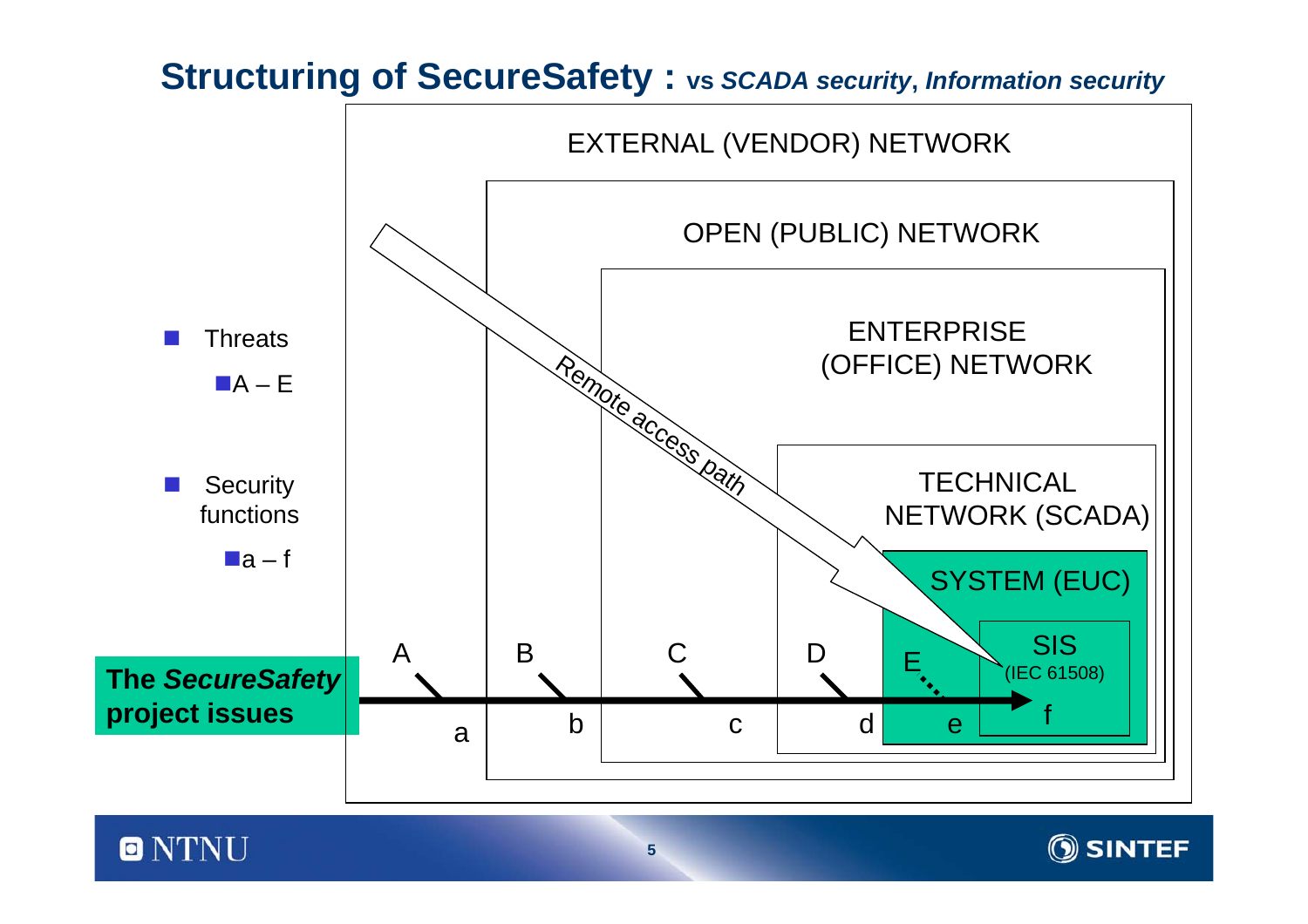# **Outline of specification method**

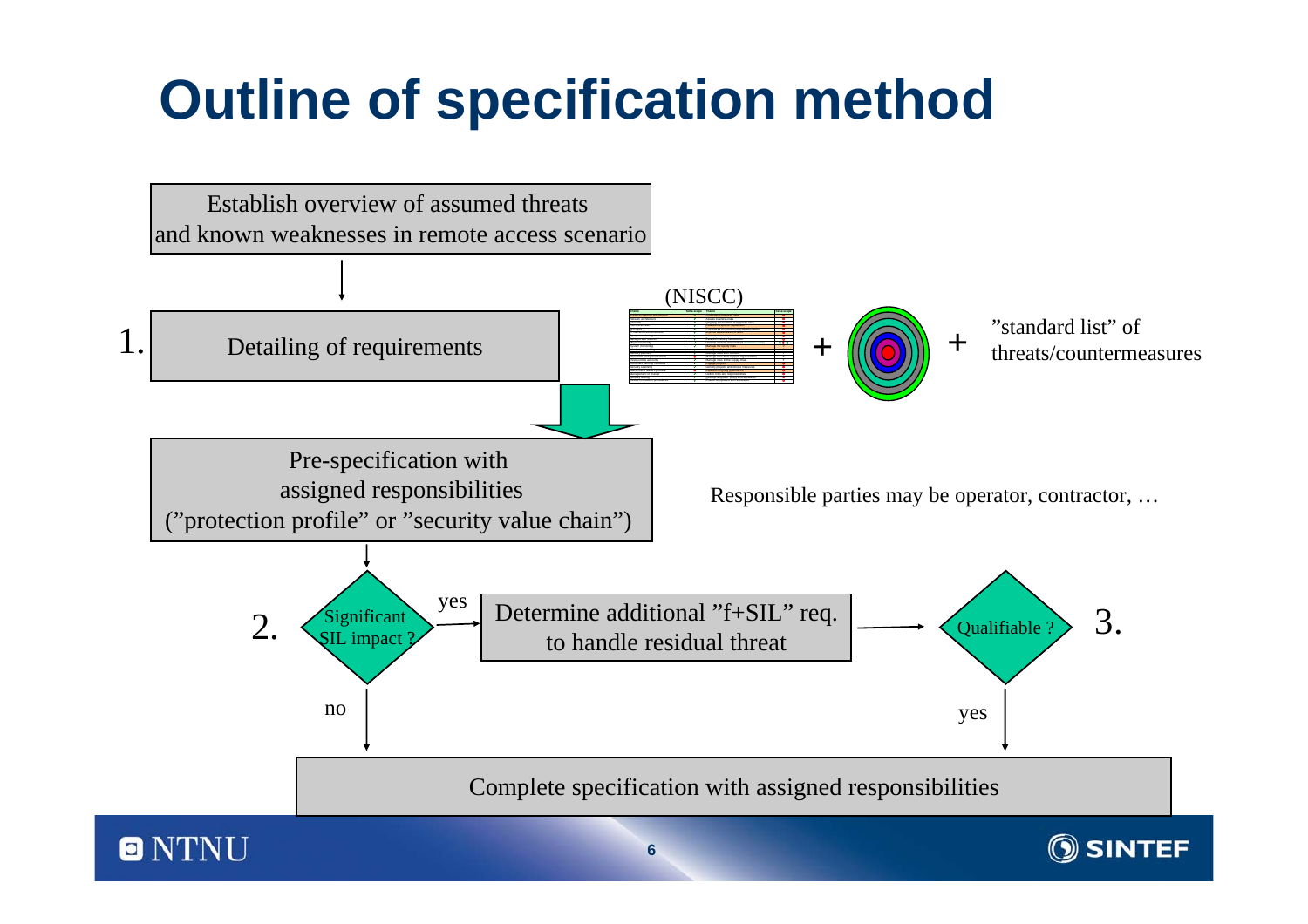## **The underlying problems to be addressed**

- 1. How to **organise and describe a proper defence** against (accumulated) threats along the remote access path
	- Understanding the interplay between
		- $\bullet$ Threats A-E
		- $\bullet$ Defences a-f
	- Standardisation ?
- 2. How to **model the impact on the SIL level** (potential SIL degradation)
	- Quantitative or qualitative ?
- 3. How to model, implement and measure the **combined "f+SIL"**
	- Which has to be implemented alongside the (61508) safety function (in the same "sandbox")
		- "f" = security function within SIS



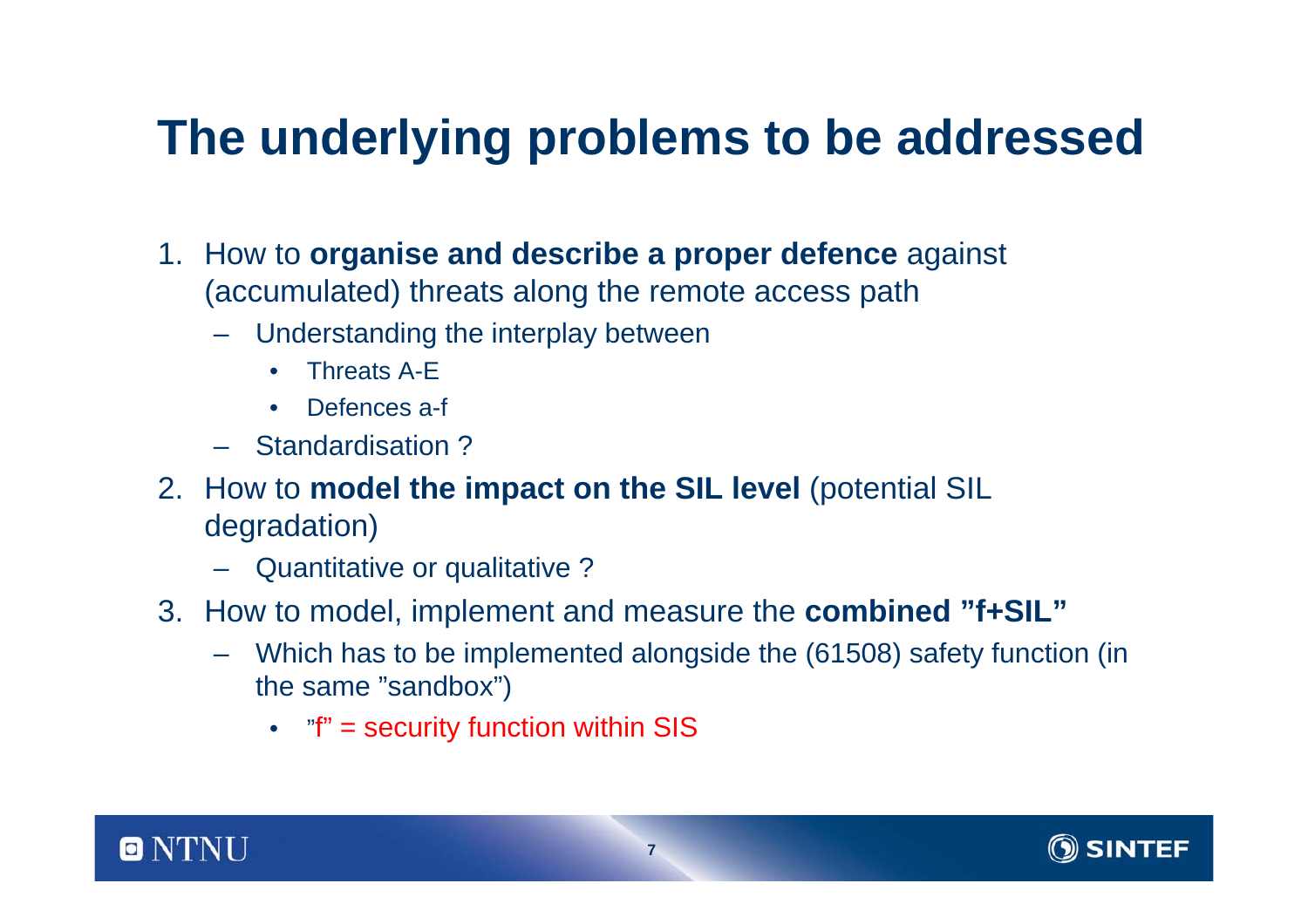#### **1: SeSa scope vs NISCC Good Practice Guide**

| <b>Theme</b>                  | <b>SeSa scope</b> | <b>Theme</b>                                  | <b>SeSa scope</b>       |
|-------------------------------|-------------------|-----------------------------------------------|-------------------------|
| Implement secure architecture |                   | <b>Understand business risks</b>              | Ø                       |
| Network architecture          | $\checkmark$      | Assess business risks                         | $\mathsf{\Omega}$       |
| <b>Firewalls</b>              |                   | Ongoing assessment of business risks          | $\mathsf{\Omega}$       |
| Remote access                 | $\checkmark$      | Establish response capabilities               | $\mathsf{Q}$            |
| Anti-virus                    |                   | Procedures for monitoring/evaluation/action   | $\mathsf{\Omega}$       |
| E-mail and Internet access    |                   | Improve awareness and skills                  | $\overline{\mathsf{Q}}$ |
| System hardening              |                   | Increase awareness                            | $\mathsf{\Omega}$       |
| <b>Backups and revocery</b>   |                   | Establish training frameworks                 | $\mathsf{\Omega}$       |
| <b>Physical security</b>      |                   | Develop working relationships (between CoPs!) | $\circ$<br>☺<br>$\odot$ |
| System monitoring             | $\checkmark$      | Manage third party risks                      | ?                       |
| Wireless networking           | $\checkmark$      | Identify third parties                        |                         |
| Security patching             | $\checkmark$      | Manage risks from vendors                     | 2                       |
| Personnel background check    | $\mathsf{Q}$      | Manage risks from support organisations       | ?                       |
| Passwords & accounts          | $\checkmark$      | Manage risks in the supply chain              | ?                       |
| Document security framwork    |                   | Engage projects                               | $\mathsf{Q}$            |
| Security scanning             |                   | Identifiy projects and include measures       | $\mathsf{\Omega}$       |
| Starters and leavers process  | $\mathsf{\Omega}$ | Establish ongoing governance                  | $\mathsf{Q}$            |
| Management of change          | $\checkmark$      | Define roles and responsibilities             | $\mathsf{\Omega}$       |
| Security testing              |                   | Develop & update policy and standards         | $\mathsf{\Omega}$       |
| Device connection procedures  |                   | Ensure compliance with standards              | $\mathsf{Q}$            |

<sup>9</sup>**: within current scope** ; **: not within (current) scope ?: not decided**

*Table based on "Good Practice Guide – Process Control and SCADA Security", NISCC, 2005*



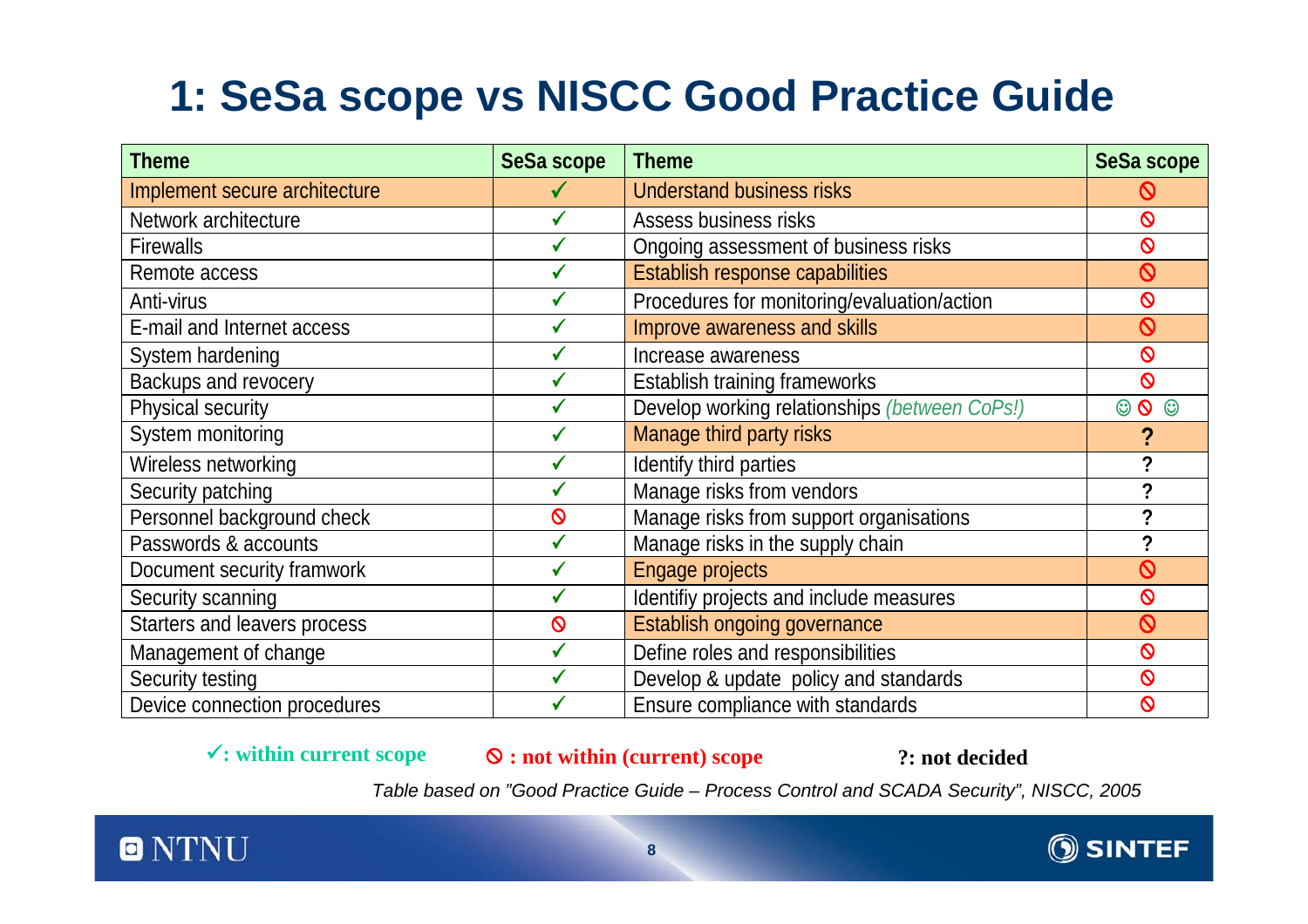## **1. SeSa network architecture: Zone structure**

**9**



o

- • Zone structure seen from oil company (OC) point of view
- •Vendors are "external"
- • Vendors are supposed to have a similar, but simpler structure
- • The zone structure is used to set up a (dynamic) "standard list" of threats and countermeasures to be considered at minimum
	- The zone structure reflectsthe Norwegian oil/gas context, but is also similar to more generic "secure SCADA" recommendations
		- E.g. NISCC

 $\bullet$ 

- • SeSa : complementary to
	- SCADA security
	- O/G information security in general (e.g. OLF)

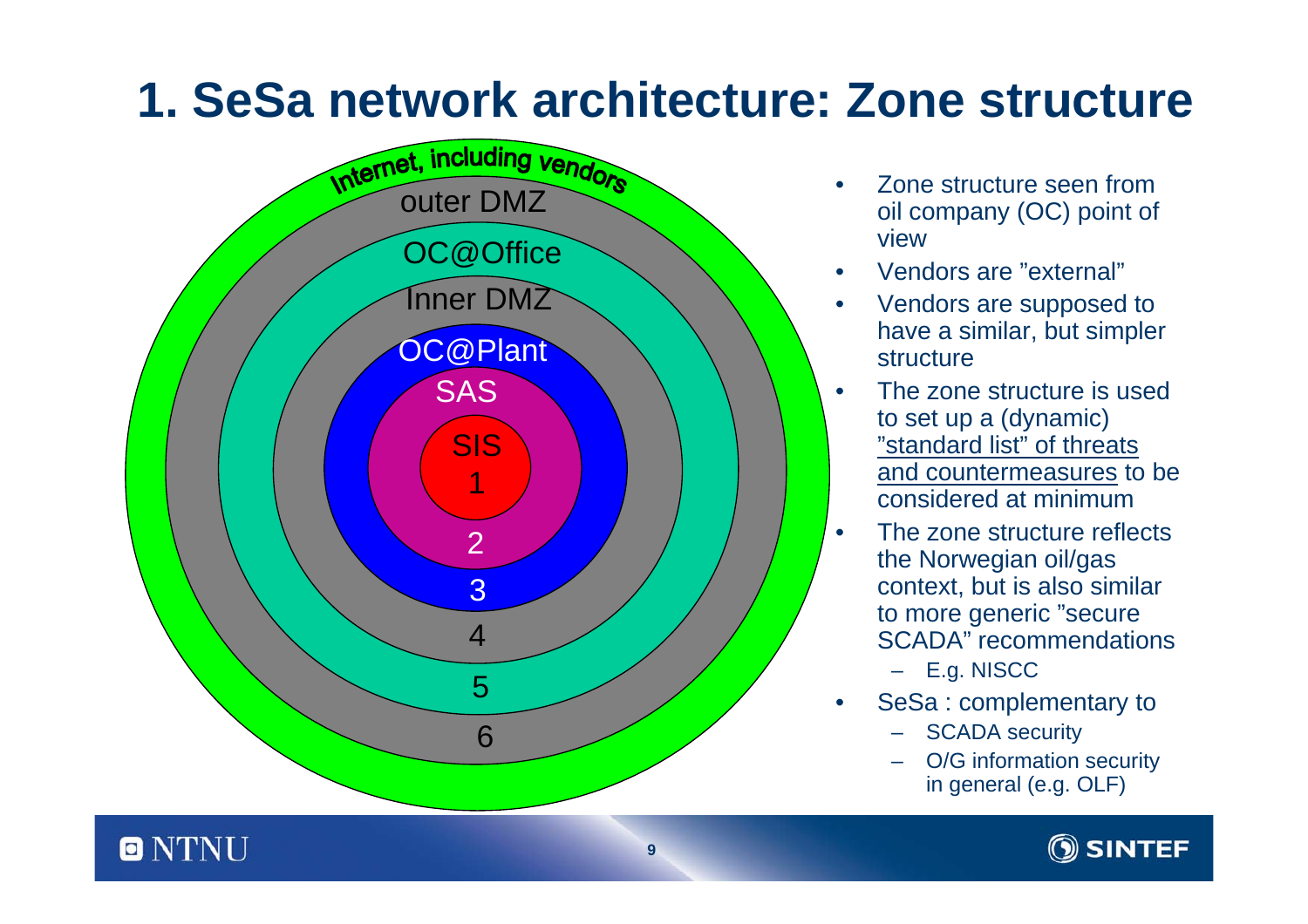# **2. The security impact on SIL ?**

- $\bullet$  Meeting SIL requirements : based on three factors
	- –The calculated Probability of Failure om demand (PFD)
	- –Hardware redundancy due to IEC61508-2
	- –Software requirements due to IEC61508-3
- $\bullet$  It is reasonable to assume that a security threat may weaken only the assurances that are achieved by implementing the software requirements at a given SIL
	- A degradation table based on 61508-3 that reflects impacts from different (aggregate) security levels along the remote access path, could be construed *(however not within current SeSa scope)*
- $\bullet$  Anyway, it would be (practically) wise to model the Probability of SIL Degradation (PSID) in two parts
	- 1. The likeliness that an adverse activity may reach the SIS border
		- –Must be an "epistemic" probability
	- 2. The level of resistance towards SIL degradation built into the SIS itself
	- – Which would provide some engineering options!
		- •Stop the threat before SIS
		- •"Tight system hardening" of SIS



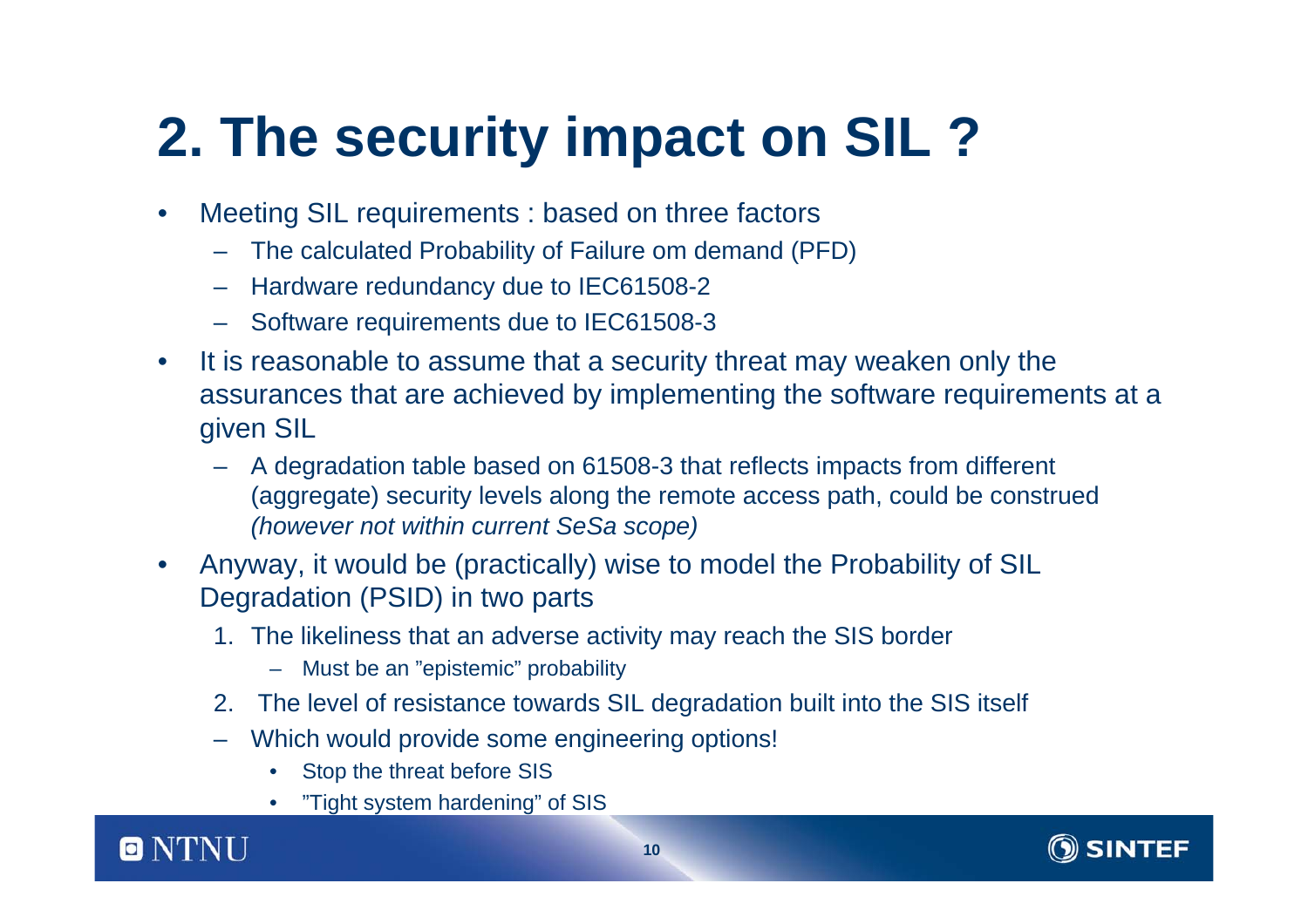#### **3. A possible strategy for "safe & secure" SIS**



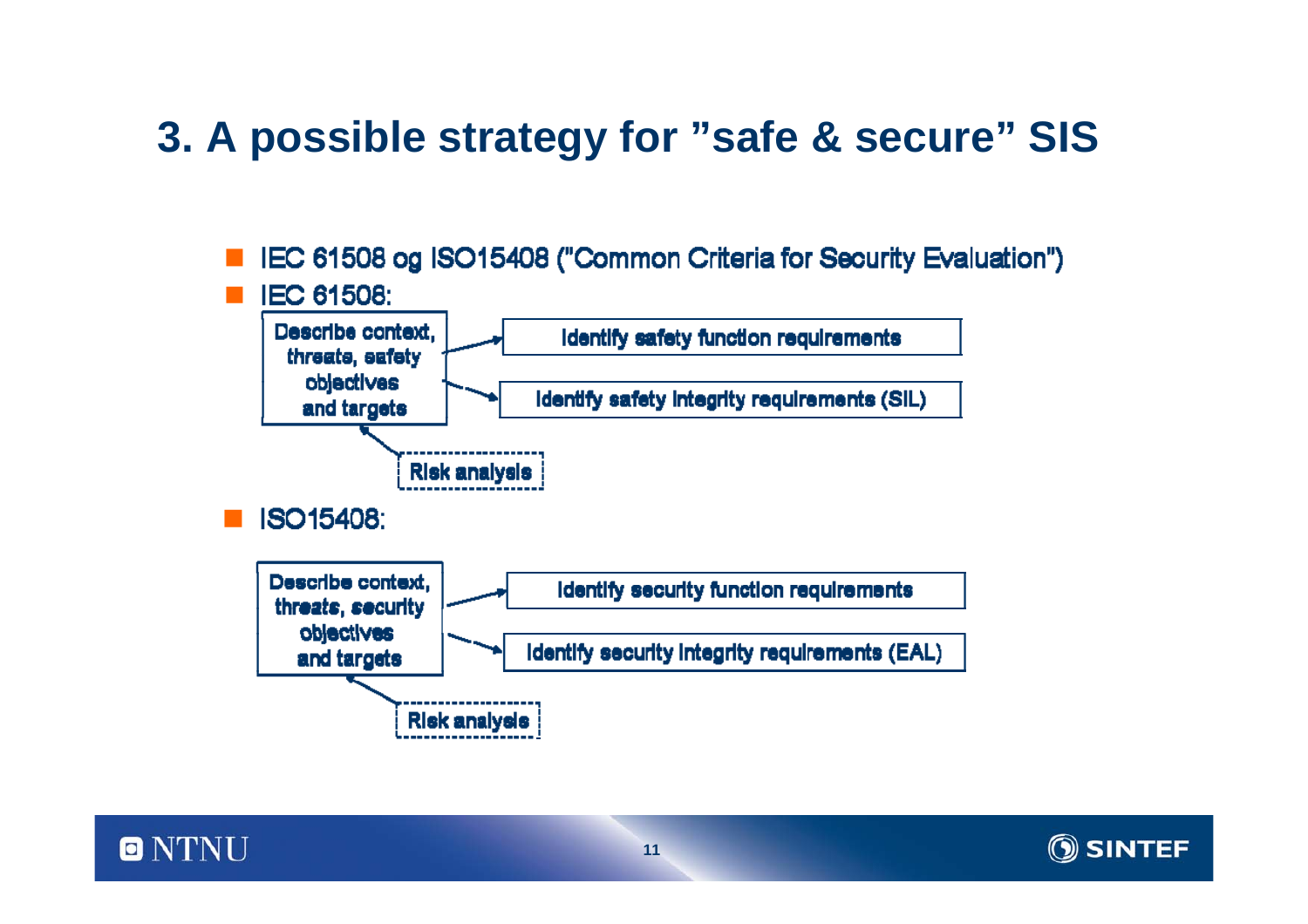# **3. On IEC 61508 and ISO 15408**

- • Striking similarities
	- Assurances (SIL and EAL (Evaluation Assurance Level) ) that signifies confidence in that the systems implement the proper functionality
	- Functionality derived from risk analysis
	- Both SIL and EAL assessments are based on good (and fairly similar) engineering principles for systems and software development
		- Although somewhat differently organised and expressed
- $\bullet$  But also significant differences
	- ISO 15408: EAL assessment by third party
	- EAL could be reassessed for a given functionality
		- However within technological constraints (from COTS to "handmade")
	- ISO 15408 is less quantitatively oriented, and do not know "fail-safe"
- •EAL and SIL levels could support each other mutually
- •Could we adopt the ISO 15408 Protection Profile approach?
- •Warning: EAL levels are costly to establish and maintain

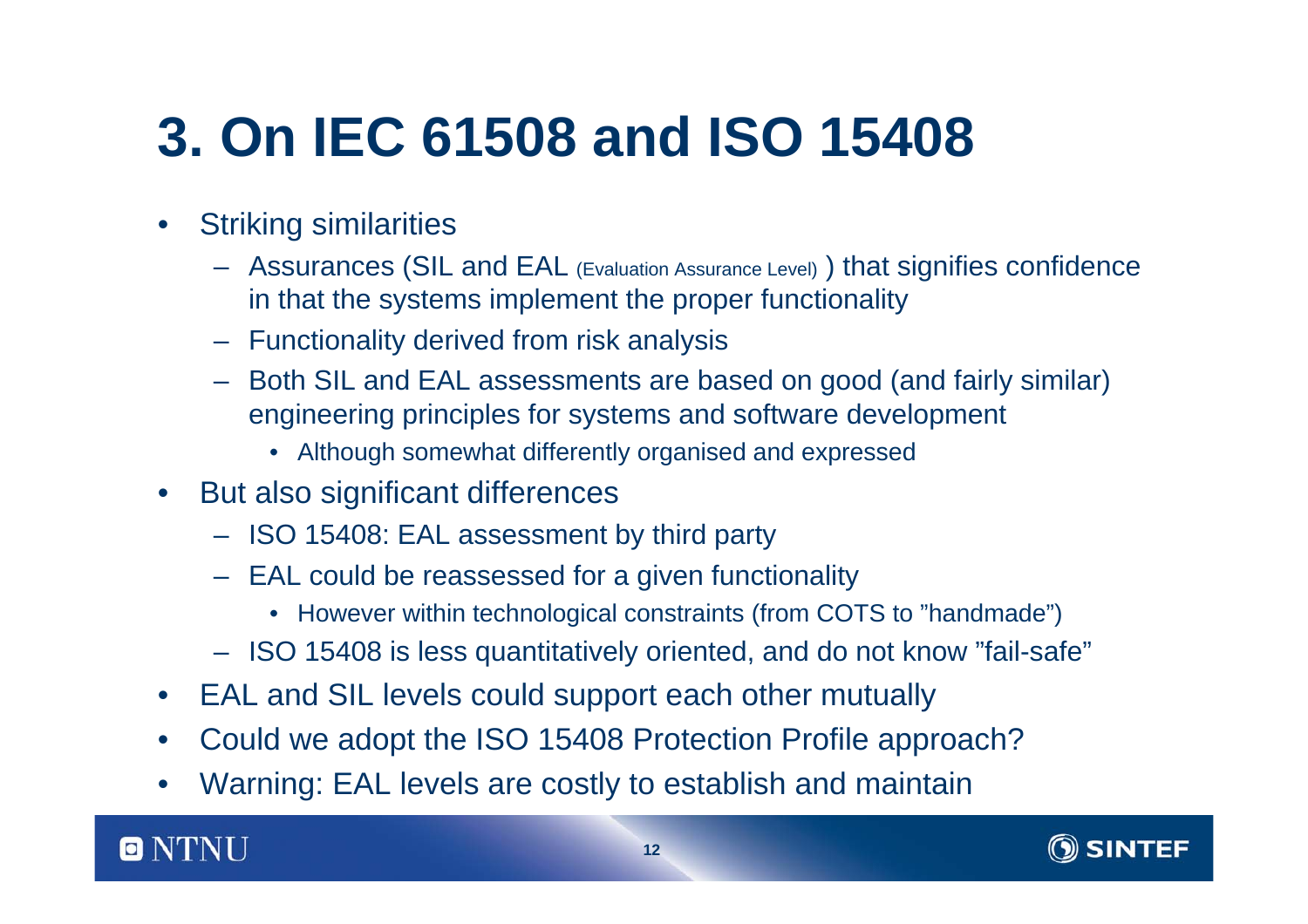# **3. Combining SIL and EAL Kosmowski & al, ESREL 2006**

nb! Security-functionality must be specified

|                  | EAL <sub>1</sub> | EAL <sub>2</sub> | EAL <sub>3</sub> | EAL <sub>4</sub> | EAL <sub>5</sub> | EAL <sub>6</sub> | EAL <sub>7</sub> |
|------------------|------------------|------------------|------------------|------------------|------------------|------------------|------------------|
| SIL <sub>1</sub> |                  |                  |                  |                  |                  |                  |                  |
| SIL <sub>2</sub> |                  |                  |                  | X                |                  |                  |                  |
| SIL <sub>3</sub> |                  |                  |                  |                  |                  |                  |                  |
| SIL <sub>4</sub> |                  |                  |                  |                  |                  | $\boldsymbol{X}$ |                  |

SeSa: Utilizing the parallells: SIL will "carry" similar assurance



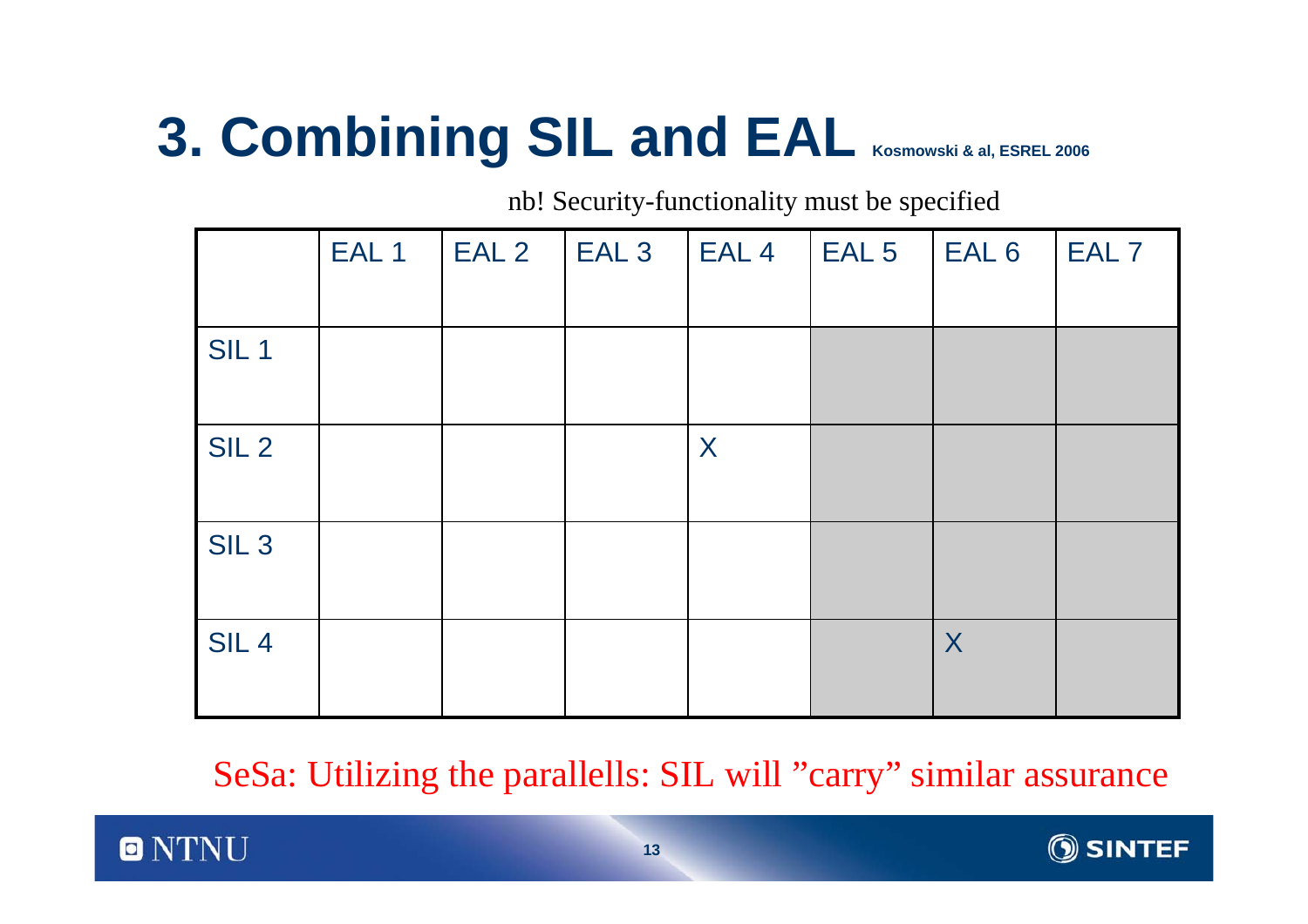## **Guideline :** applying the **method** on <sup>a</sup>"typical" case, e.g

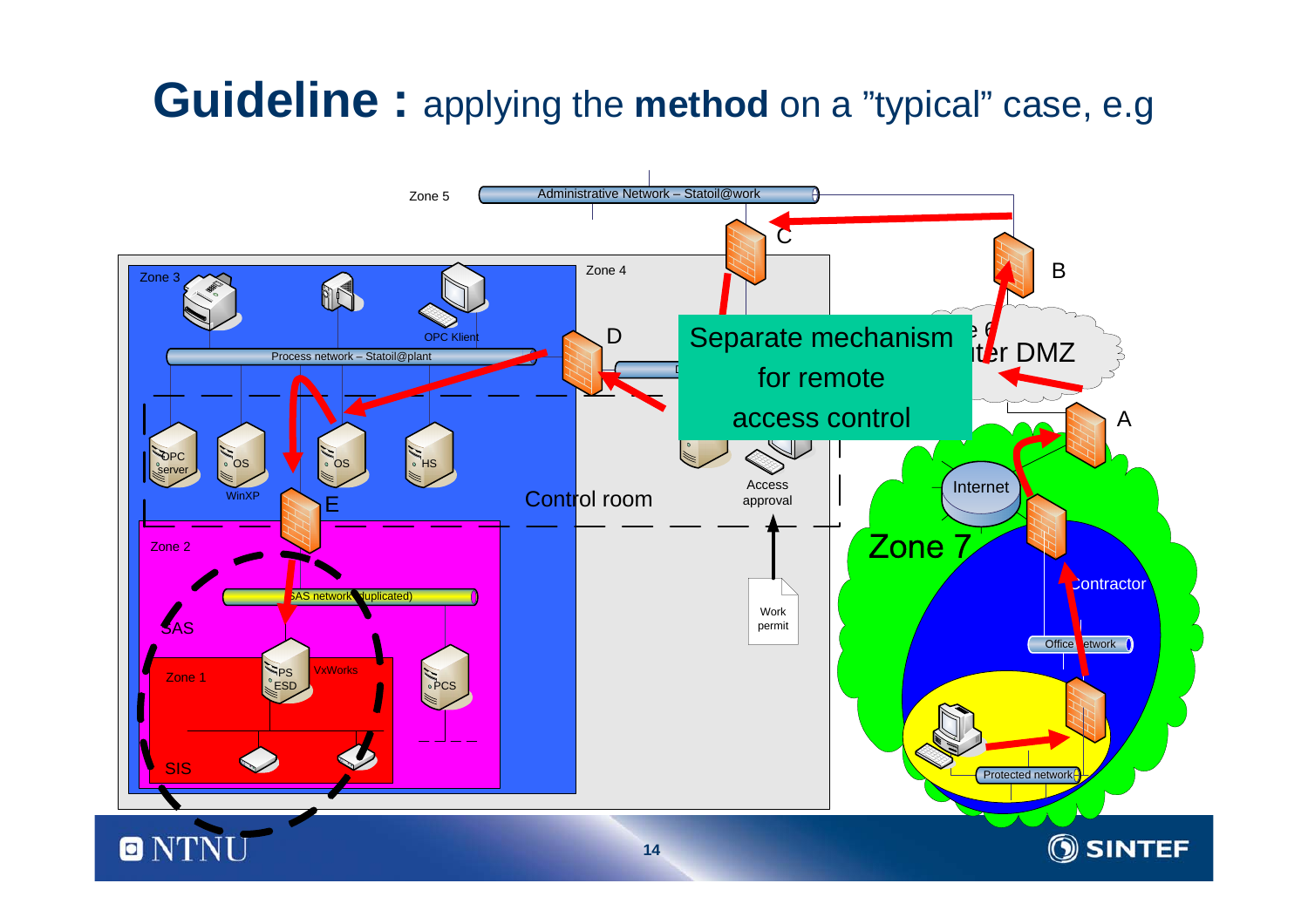**O** NTNU